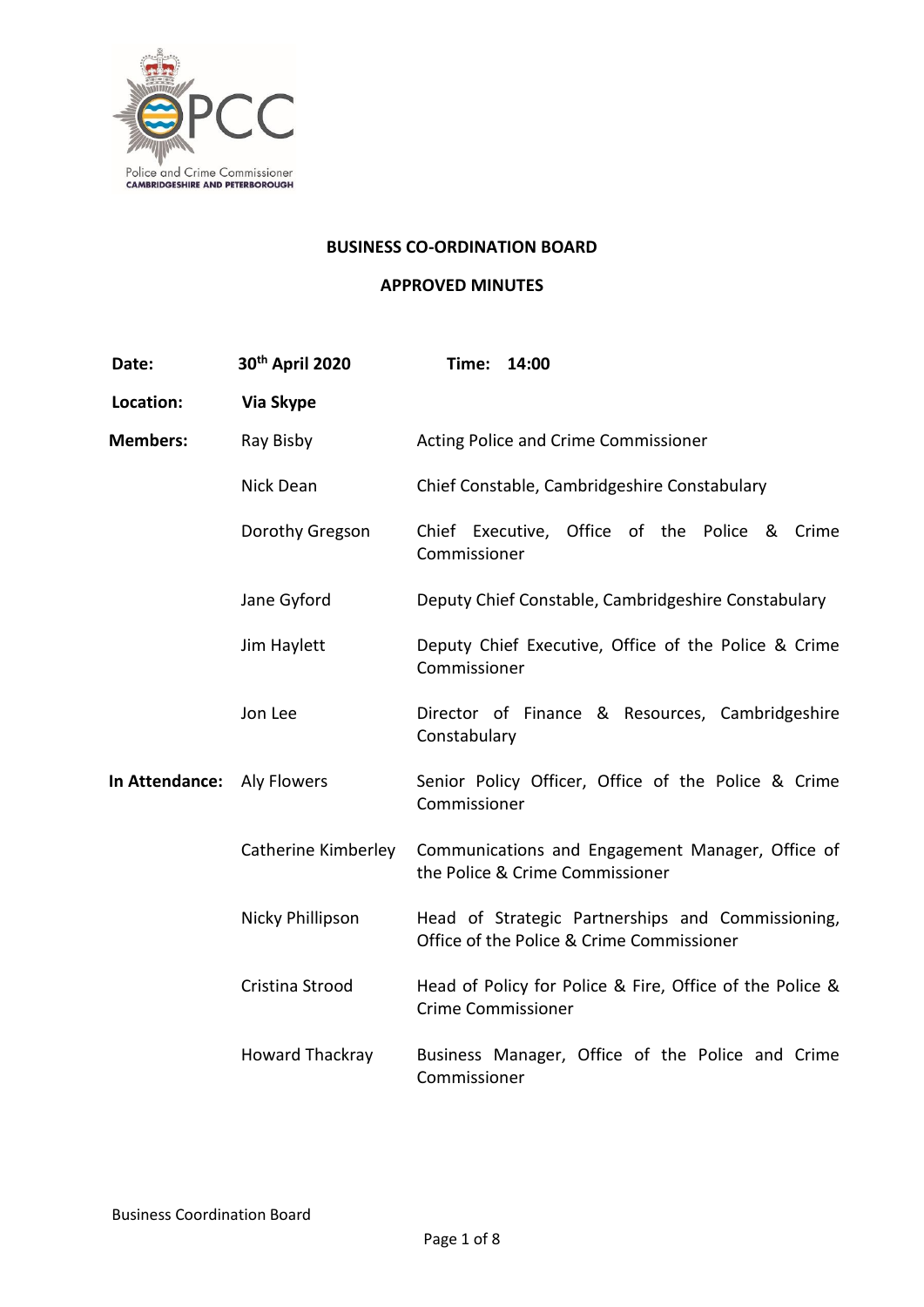## **1. Welcome and Apologies**

1.1 Apologies were received from Sharn Basra, Assistant Chief Constable, and Matthew Warren, Interim Chief Finance Officer.

## **2. Declarations of Interest**

2.1 There were no declarations of interest.

# **3. To approve minutes of the Business Coordination Board meetings held on the 25th February 2020 and the 26th March 2020**

3.1 Both sets of minutes were approved by the Board.

## **4. Business Co-ordination Board Action Log**

4.1 The Chief Executive confirmed to the Board that there are no actions outstanding for discussion at this meeting.

## **5. Cambridgeshire Constabulary's response to Covid-19**

5.1 The Chief Constable presented an overview of the report to the Board an overview of the report in order to provide an update on Cambridgeshire Constabulary's (the "Constabulary") response to the Covid19 coronavirus to date, both as a stand-alone organisation and as active partner in Local Resilience Forum (LRF) multi-agency arrangements.

The key points the Board were asked to note and take assurance on were:

- The command structures and risk-based planning put in place, and the linkages being made in to the collaborated units across Bedfordshire, Cambridgeshire, and Hertfordshire.
- The reduction in demand for policing services in terms of calls and crimes, which matches the national picture.
- The level of abstraction of officers and staff due to absence is around 10%, as opposed to the 30% modelled for, and as a result this had had minimal impact on service delivery.
- Personal protection equipment (PPE) stocks are monitored daily in respect of operational requirements and supplies, with an effective supply chain in place.
- Countywide partnership arrangements remains strong, with effective leadership being given from the joint local authority and health.
- The Constabulary's use of the new police powers and the Chief Constable's strategic direction of positive engagement with communities in response to the graduated approach of 'Engage, Explain, Encourage and Enforce' has resulted in a total of 88 Penalty Notices for Disorder (PNDs) issued as at the date of this Board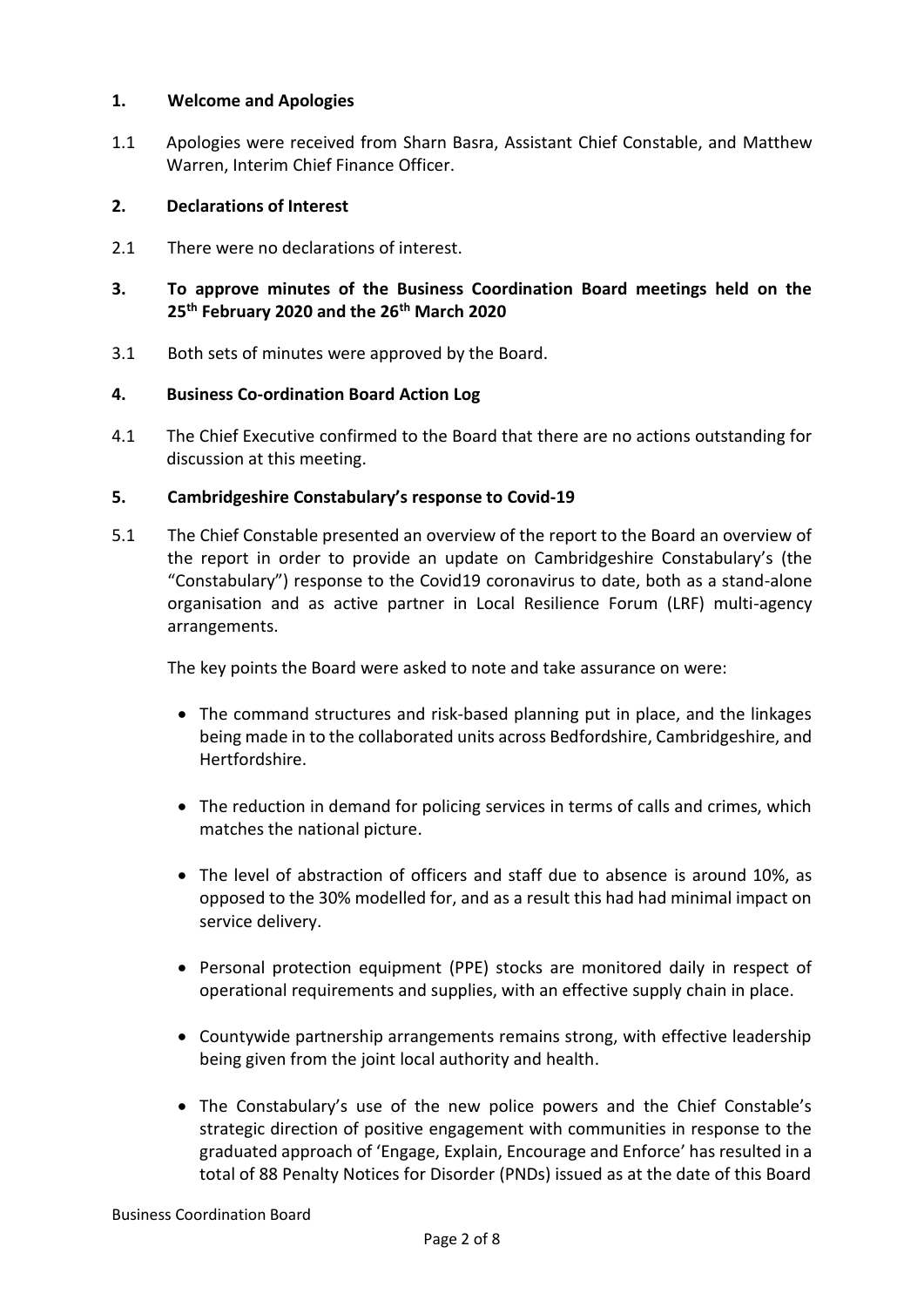meeting, with 27 PNDs issued over the Easter period, in line with the national trend. PNDs had been issued to address unnecessary travel and breach of social distancing at a gathering.

- No strategic risks had been identified.
- Effective recovery planning in respect of when restrictions are lifted will be done both at a countywide level through the LRF and through the Constabulary's Internal Recovery Group.
- 5.2 The Acting Commissioner thanked the Chief Constable and all his officers and staff for the outstanding way in which they had all responded during this crisis. The Acting Commissioner stated that he had been incredibly impressed by the way that the Constabulary have changed their working practices and approach in order to maintain effective policing, going above and beyond to support the public and importantly our local partners. There has been an amazing collective effort undertaken in such a professional manner.
- 5.3 The Acting Commissioner felt that a number of the reports at this Board meeting, including this one and the Communities report, provide reassurance in order to maintain public confidence in the Constabulary. However, he asked the Chief Constable how the Constabulary are providing public reassurance and maintaining public confidence in respect of their response to Covid-19 and day-to-day policing activities and how this is measured in terms success.
- 5.4 In response to public reassurance of the Constabulary's response to Covid-19 and day to day policing, the Chief Officer Team had been and will continue to be, very clear in that this would be through policing by consent. The approach to the use of the police powers is being reflected in the number of PNDs being issues when compared to both other police forces and the population ratio in Cambridgeshire. Of the 88 PNDs currently issued this equates to 1 per 9,700 of the county's population. The Chief Constable's analysis using indicators such as, number of calls into the Demand Hub, decrease in complaints being received, and tangible media engagement, that overall the Constabulary has public approval for their policing approach to the crisis. All PNDs issued were done with body worn video activated and a panel had been set up to scrutinise those issued.
- 5.5 The Chief Constable wished to assure the Board that other operational policing has been continuing through lockdown with some excellent results through both proactive and positive action, some of which he wished to highlight. These included a number of cannabis factories uncovered and charges made, offenders in custody after violent disorder, and recovery of firearms.
- 5.6 The Board noted the report.

#### **6. OPCC Business Response to Covid-19**

6.1 The Acting Commissioner introduced this report to Board, the purpose of which was to inform the Board of both his and his office, the Office of the Police and Crime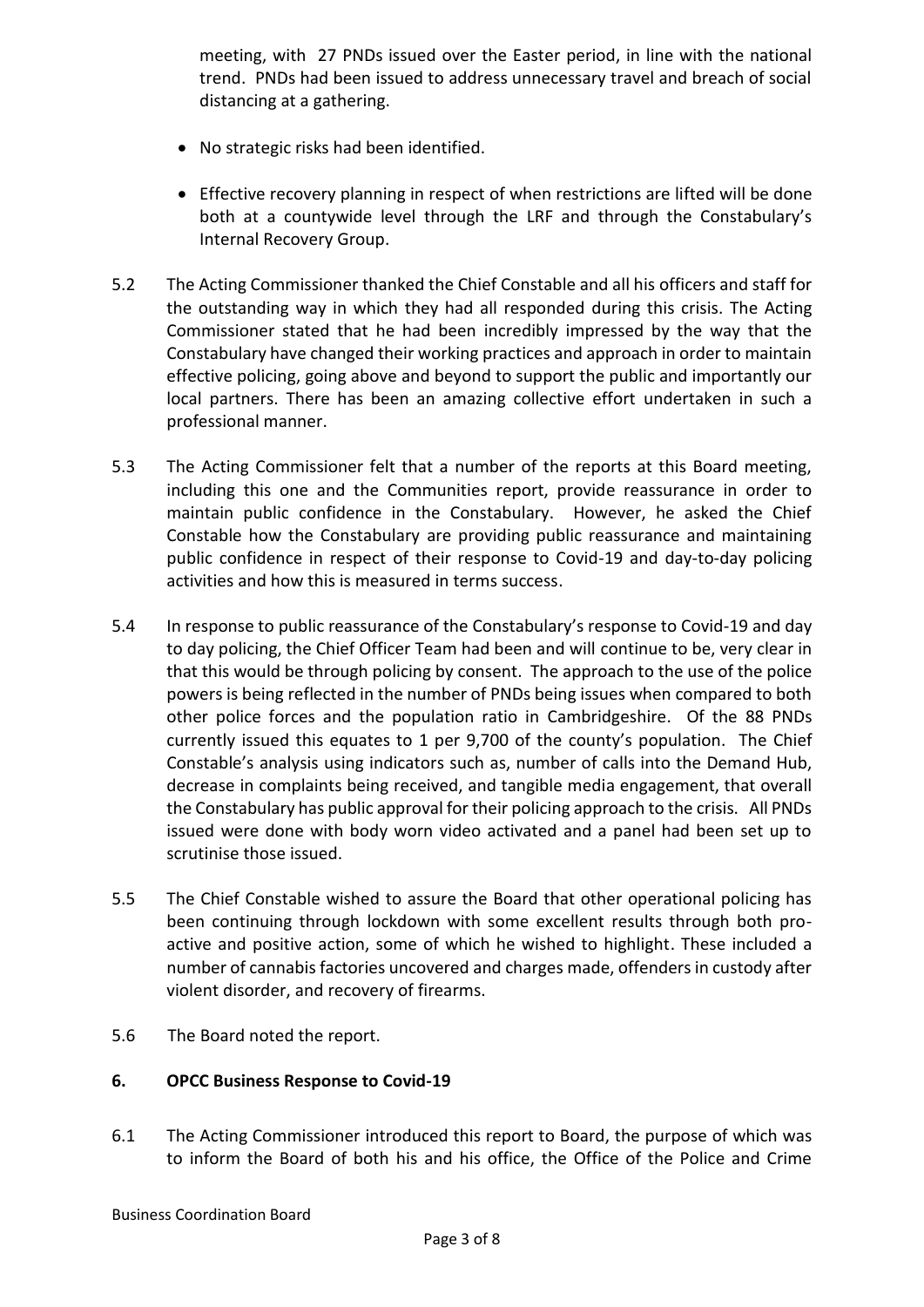Commissioner's (OPCC), response to the Covid-19 emergency in respect of its statutory roles and responsibilities.

- 6.2 He reminded the Board that when he was appointed as Acting Commissioner, he viewed the role as one of 'good stewardship', continuing to be the voice of the public, and progressing the aims of the Police and Crime Plan (the "Plan"). Given that he will now hold the term of office until May 2021, he saw his role as providing sustainable leadership, ensuring the aspirations set in the existing Plan continue to drive positive change for the county during these uncertain times.
- 6.3 He confirmed that the priorities and the ethos of the Plan should remain for the coming period. Delivery has to be steady, sustainable and proportionate during the foreseeable future but the crisis magnifies the need to drive forward the objectives and activities relevant to the needs in response to the crisis in Cambridgeshire.
- 6.4 Consequently, in the current unprecedented times of national crisis he had to take a proportionate governance approach, one which focusses on how policing is supporting the needs of those in the county during the current crisis. However, at the same time he needs to balance this against the necessity for transparency, the importance of responding to public concerns, and need to provide reassurance when things are progressing as required.
- 6.5 The Chief Executive asked the Chief Constable if the balance between the level of scrutiny and support from the OPCC was proportionate. The Chief Constable stated that he welcomed the support and thought it was a proportionate approach, one that enabled him to maintain the operational business without intrusion. In respect of the recovery planning, he was keen that learning from the Constabulary's response to the crisis was captured to see if 'normal' operational business could be done differently in the future. A workshop was planned for the summer to look at this, and he would feedback outcomes to the OPCC.
- 6.6 The Board noted the recommendations in the report.

# **7. Police and Crime Plan Communities Theme Performance Update**

- 7.1 The Chief Constable took the Board through the Constabulary's report on their performance up until the end of February 2020 against the Communities theme of the Plan. He asked the Board to note that the report did not reflect the Covid-19 crisis.
- 7.2 The key points the Board were asked to note and take assurance on were:
	- Public satisfaction survey the Constabulary sits above the national average when dealing with local concerns.
	- Rape and Serious Sexual Offences the Constabulary is in a good position regionally, with some really good work being undertaken by the Constabulary's Protecting Vulnerable People Team. Outcomes had moved from the lowest to highest in Crown Prosecution Service Region and had the lowest dis-engagement rates from victims.
	- Burglary dedicated teams now in place to deal with the crimes, which should result in continual improvement in victim satisfaction.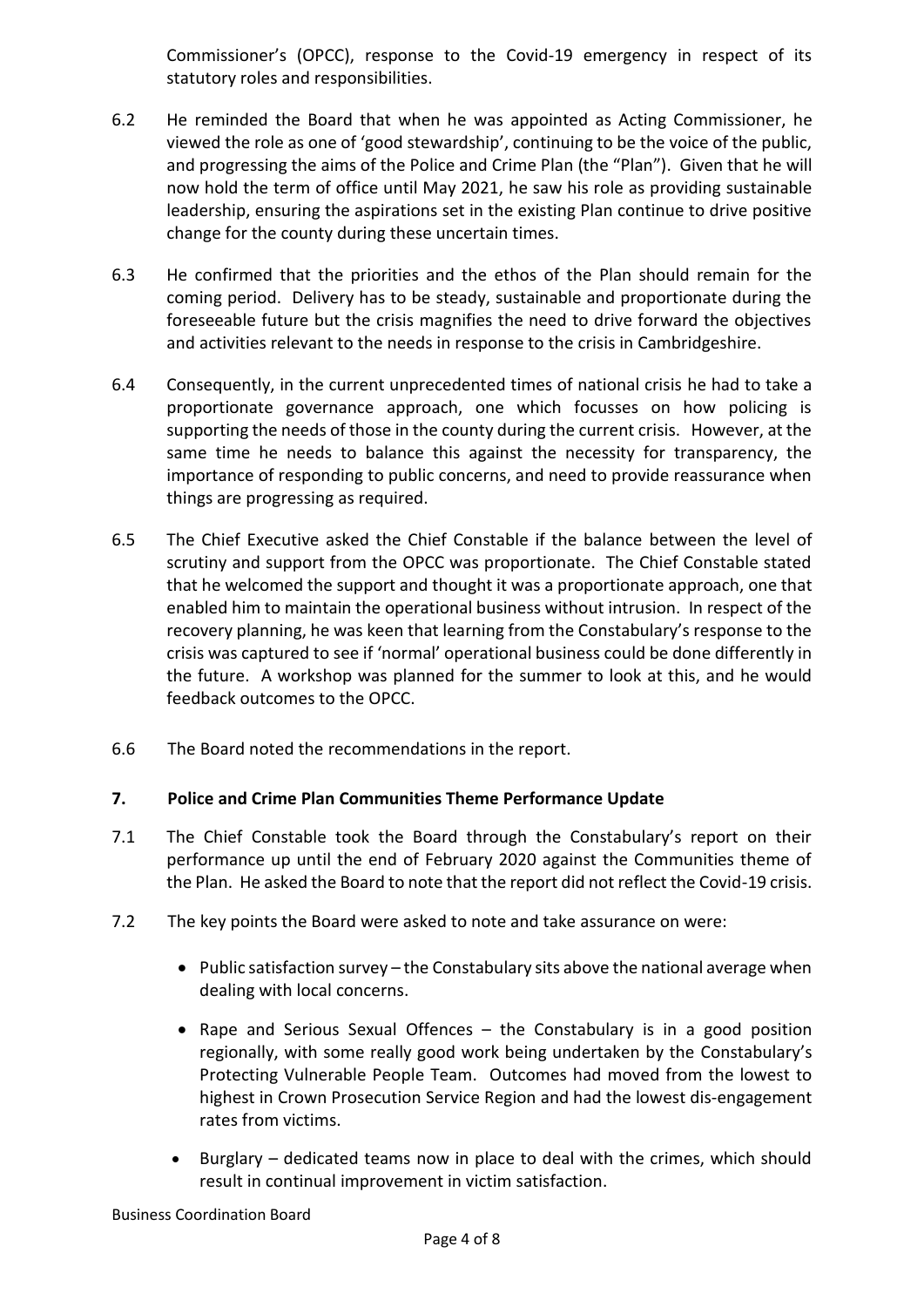- Communities reassurance that the Constabulary maintains a position whereby over 10% of the workforce are embedded in Neighbourhood Policing, in addition to a number of others supporting it from other roles across the Force.
- Rural Crime Action Team the team has been trained in the operational use of drones and now has the capability to support policing initiatives and investigations utilising their own equipment. GoodSAM and What3Words are two initiatives which are being promoted within the rural community effectively.
- 7.3 The Acting Commissioner thanked the Chief Constable for the update and expressed how impressed he is by the amount of work being undertaken with our communities. He reiterated that he does wish to take a proportionate approach to governance but equally it is important that both he and the public are reassured. He recognised that the reporting period is pre-Covid, however, it is still important for him to hold the Chief Constable to account for past performance.
- 7.4 The Acting Commissioner felt assured regarding the report but sought responses regarding the how the Constabulary are planning to deal with any rise in serious sexual offences and rape incidents which may have occurred during lockdown but reported post-lockdown, what assurance messages are being communicated and are these successful.
- 7.5 The Chief Constable responded that domestic abuse incidents and domestic abuse crimes were monitored by the Constabulary on a daily basis, with comparisons of reports carried out on rolling seven day, monthly and 12 monthly averages. Overall, there had been a slight decrease in the numbers reported and these were within the normal range of previous reporting periods. The Constabulary had been undertaking a lot of work with public protection partners and external pro-active communications had been done through a number of channels. The Constabulary were well placed in terms of resources to deal with any demand in incidents post-Covid, which would be factored in to their recovery planning.
- 7.6 The Acting Commissioner was pleased that the Policing in Cambridgeshire public survey shows an improvement in the number of people agreeing that the Constabulary are dealing with things that matter to them. He stated that it is really important to him that people calling the Constabulary receive both the telephone response and appropriate further policing response that their needs require. Given that the Demand Hub is the first point of contact into the Constabulary for many members of the public, he was very interested in the outcome of the review. The Chief Constable agreed to bring a report back to the July Board meeting on the outcome of the review.
- 7.7 The Board noted the report.

## *Action: Constabulary to submit report on the outcome of the review of the Demand Hub to the July 2020 Board meeting*

# **8. Cambridgeshire Constabulary's response to HMICFRS "National Child Protection Inspections 2019" Thematic Report**

8.1 The Board noted the report and the recommendations within it and that this provides the Acting Commissioner with his response to the Secretary of State and Her Majesty's Inspectorate of Constabulary and Fire & Rescue Services (HMICFRS). The Chief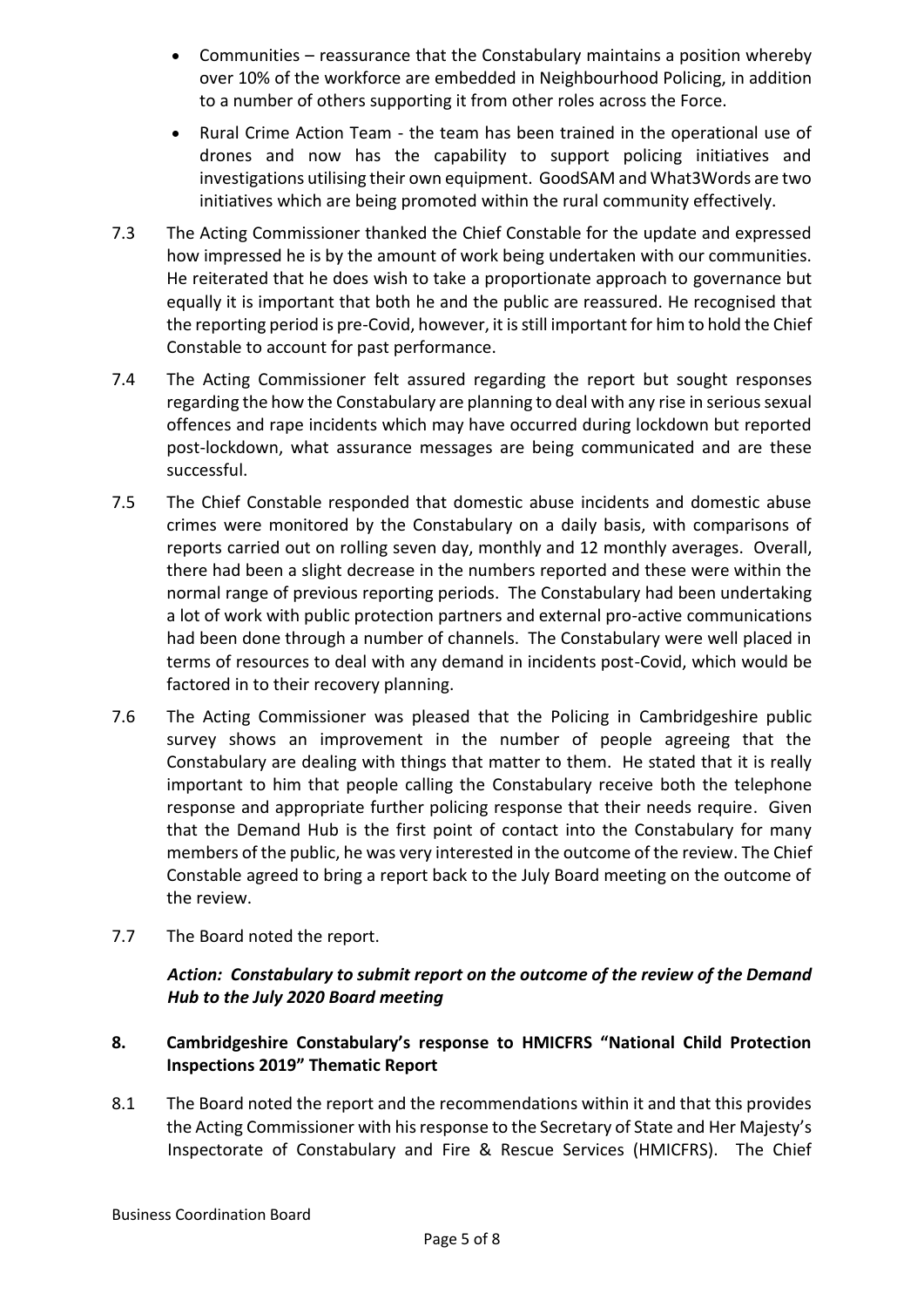Constable gave assurance regarding the governance arrangements within the Constabulary to track progress on HMICFRS recommendations.

## **9. Financial arrangements and impacts of Covid crisis on Cambridgeshire Constabulary**

- 9.1 The Director of Finance & Resources gave an overview of the Constabulary's financial arrangements during Covid-19. The Constabulary had been tracking costs since the start of the crisis through cost identification reports, which he was analysing on a weekly basis. As such the costs had not been significant, currently totally £400k, with most spending being on PPE, deep-cleaning of certain parts of the estate, and ICT for laptops to enable the workforce to work remotely in order to provide business continuity.
- 9.2 Modelling assumptions had been undertaken regarding the longer term implications on the Council Tax collection rates and any impact this may have to future funding and financial planning for the Constabulary. Further modelling on collection rates would be fed into the Constabulary's Internal Recovery Group. Coupled with uncertainty around the funding settlement for the 2021/22 financial year, the Covid crisis has created new financial planning risks that need to be managed.
- 9.3 The Acting Commissioner welcomed the reported and the reassurance regarding the monitoring of the costs. He reported that the Government had recently announced that they are releasing half of the previously ringfenced money for police officer recruitment which should ease the short term pressure on the budget.
- 9.4 The Board noted the recommendations in the report.

#### **10. Revenue and Capital Budget Monitoring Month 11 2019/20**

- 10.1 The Board discussed the report noting the overall £900k underspend which would help with the reserves position and budget smoothing going forward. The cash flow forecast was satisfactory in respect of the Covid-19 crisis. The end of year position is estimated to be in line with budget.
- 10.2 The total capital financing position of £9.9m was noted and that there would be some slippage in the capital programme, therefore an underspend of £2.6m is shown. The Board were asked to note that the timing of the project for the Southern Police Station is being reviewed due to the impacts of the Covid-19 crisis, with the purchase of the land not being progressed until next year.
- 10.3 The Board were asked to note the progress in response to the action arising from Agenda Item 7.0 of the  $25<sup>th</sup>$  February 2020 Board meeting relating to the Capital Programme - '*The Director of Finance & Resources and the Head of Finance to agree the content and reporting timescale for a report to the Board on the benefits realisation of the Capital Programme*'. The joint Constabulary and OPCC Capital Working Group would be taking this action forward.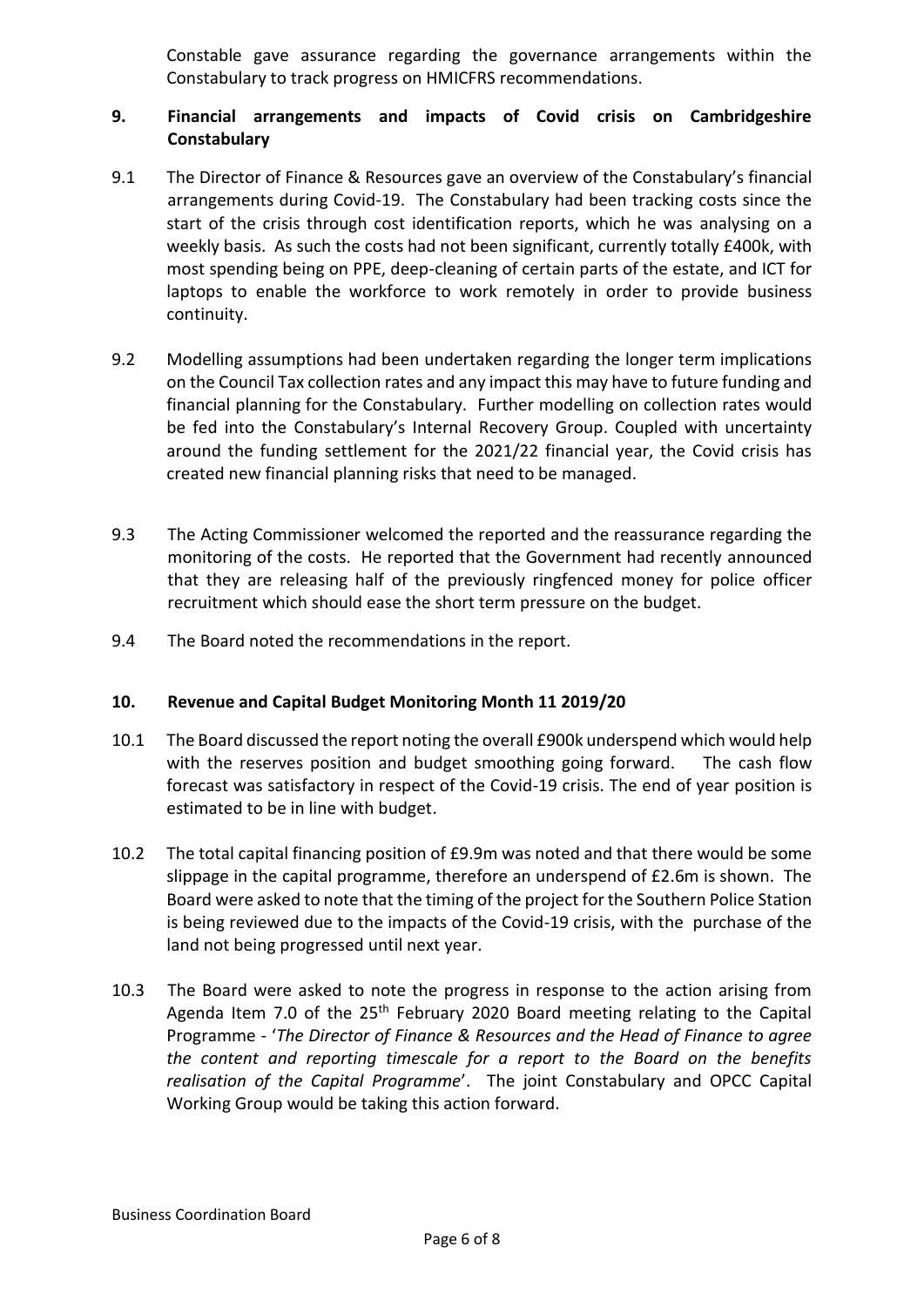- 10.4 The Board were asked to note the purchase of Tasers from a Home Office Grant.
- 10.5 The Board noted the recommendations in the report.

## **11. OPCC approach to grants within the current pandemic**

- 11.1 The Head of Strategic Partnerships and Commissioning summarised the report for the Board, providing an overview of the approach to awarding the various funding streams for Victims Services, Crime and Disorder Reduction Grants, Casualty Reduction and Support Reserve Grants, and awards from the Youth and Community Fund for the period April 2020 to March 2021.
- 11.2 It was stressed that in the main awards are similar to those from 19/20. However, the pandemic will delay the re-commissioning, in line with Cabinet Office guidance, of two services which were due to go out to tender in 2020. The OPCC has spoken to Victims Services providers and Crime and Disorder Reduction Grant recipients over the past month to reassure them there are no planned changes to funding awards during this period of uncertainty. Support has also been offered to change ways of working that keeps staff and service users safe. All recipients have been asked to highlight any issues or risks as they emerge during this period.
- 11.3 The Board discussed the Prevention Fund which was ringfenced in the 20/21 budget as a recurrent funding stream prior to Covid-19. The Fund was created to enable the funding of evidence-based activities to support the reduction of current and future demand on the Constabulary and partner agencies. The Board agreed to the recommendation in report that the Constabulary work in partnership with the OPCC to re-start work to develop a Prevention Strategy. This Strategy would then inform funding awards from the prevention element of the Crime and Disorder Reduction Grant pot.
- 11.4 The Board noted that the positive work being made to progress the Road Safety Strategy and action plan. Consultants are currently looking at the Strategy and will be making recommendations for its delivery, including Chairmanship of its board. Once the Strategy is agreed, delivery can begin, with ownership of it being key to its success.
- 11.4 The Board noted the recommendation to note the contents of the report.

#### **12. Any Other Business**

- 12.1 The Deputy Chief Executive asked the Board to note that the Acting Commissioner had been informed that the contract finalisation for implementation of the 7Force Policing Education Qualification Framework (PEQF) would be delayed by six weeks meaning implementation of the contract would commence on or around the 11th June 2020.
- 12.2 This delay would allow the necessary contractual and legal activity to revise, review and agree the new implementation plan and milestones. As part of the Covid-19 response, the continuing assessment of operational activity and reviewing resources and capacity to deal with critical business alongside frontline policing means that this decision is considered to be the best method of protecting the police forces from financial and legal implications. Both the Acting Commissioner and the Chief Constable agreed to this position.